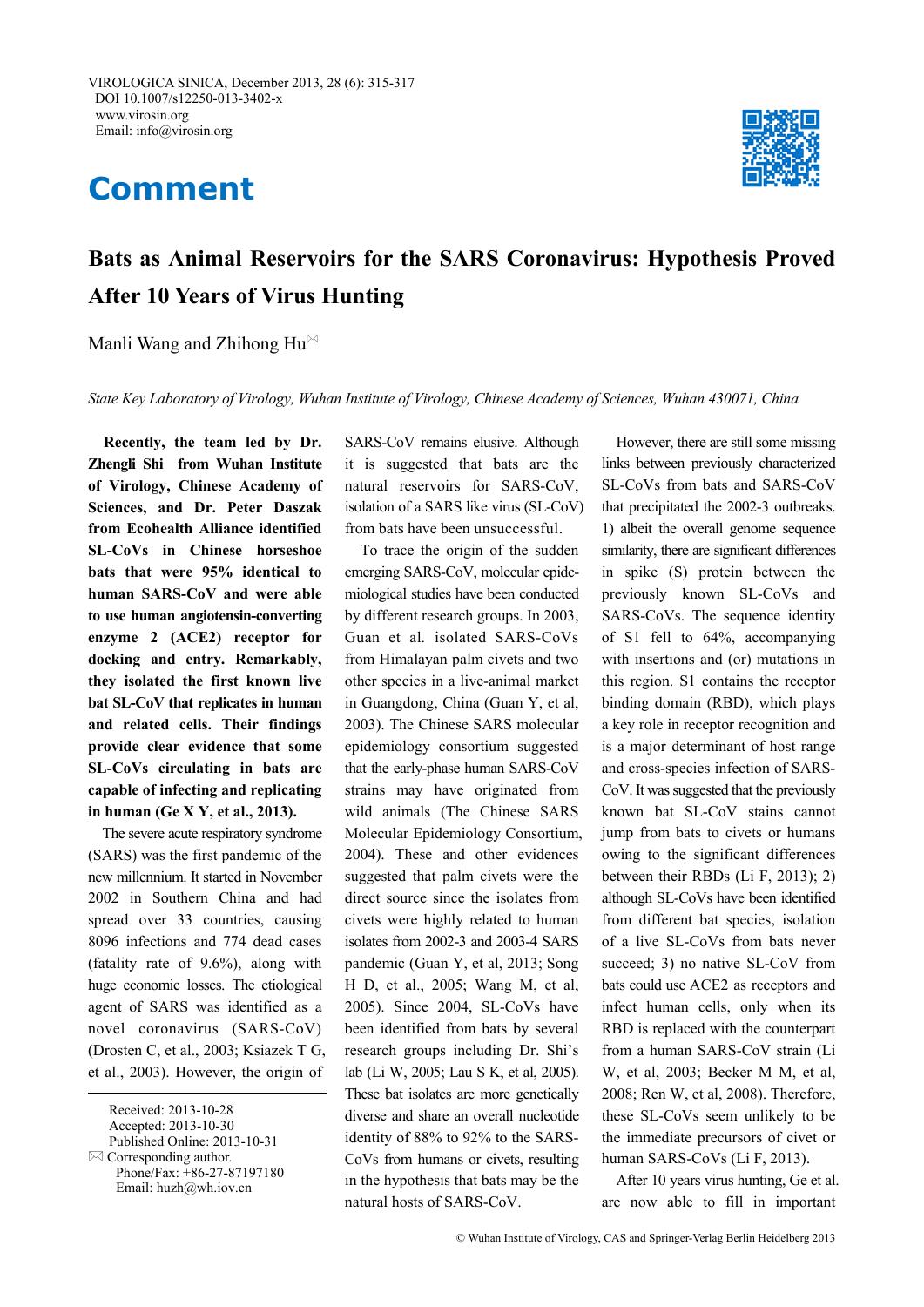missing links associated with SARS origin and epidemic (Fig. 1). Firstly, they identified two novel SL-CoV stains RsSHC014 and RS3367 in Chinese horseshoe bats, which show higher sequence similarity  $(-95\%$ identity) with human SARS-CoV than observed previously (Lau S K, et al, 2005; Li F, 2013; Ren W, et al, 2006; Tong S, et al, 2009). Particularly, their RBDs are more closely related to (85% aa identity for RsSHC014 and 96% for RS3367) SARS-CoV RBD, with perfect sequence alignment and absence of any deletion or insertion. Secondly, they reported the first isolation of a live bat SL-CoV strain (SL-CoV-WIV1) with Vero E6 cells. This isolate is almost identical to its parental virus Rs3367, with 99% nt identity and 100% aa identity even in the highly variable S1 region. Thirdly, by using this valuable isolate WIV1, Ge et al. demonstrated for the first time that a bat SL-CoV strain can exploit human-, civet- and bat-derived ACE2 as its cellular entry receptors and replicated efficiently in HeLa cells which express these receptors. They further assessed the host ranges of WIV1 with a variety of cell lines and found that cells from different species (human, pig, and bat) are able to support the virus replication at different levels. In addition, WIV1 can be neutralized by different SARSpatient sera collected in 2003. These findings suggested a much closer relationship between bat WIV1 strain

Interestingly, although not being further discussed in their publication, one of the five key residues in RBD, the 479 aa, is an asparagine in the RS3367. The residue 479 is known to be an asparagine only in human SAR-CoVs, but not in the previously identified bat SL-CoVs or civet SAR-CoVs. It is proposed that an asparagine at position 479 has a higher binding

and SARS-CoV.



Fig. 1 Bat SL-CoV-WIV1 uses ACE2 to directly infect human cells. A newly isolated wild-type bat SL-CoV-WIV1 is found to use ACE2 as a cellular entry receptor and replicate in human alveolar basal epithelial cells (A549), pig kidney-15 cells (PK15) and Chinese horseshoe bat kidney cells (RSKT). (Figure provided by Meng Wang, Wuhan Institute of Virology.)

affinity with human ACE2 and is likely to determine whether the virus can infect humans (Li F, 2013). The change of the position 479 may have played a role in the adaptation of RS3367 to an ACE2 receptor and the cross-species infections of the virus.

In summary, Ge et al*.*'s findings solved fundamental questions surrounding the genesis of the SARS-CoV 2003 epidemic. They provided a plausible scenario of direct bat-tohuman jump of SARS-CoV without the transmission by interim hosts. Bats are known to be important natural reservoirs of many zoonotic viruses, for example, the recently emerged Middle East respiratory syndrome coronavirus (MERS-CoV) (Chan J F, et al, 2012). The publication by Ge et al*.*  emphasized bats as public health threats and highlighted the importance of epidemiological and laboratory studies of bats-harboring pathogens.

## **References**

Becker M M, Graham R L, Donaldson E F,

- Rockx B, Sims A C, Sheahan T, Pickles R J, Corti D, Johnston R E, Baric R S, Denison M R. 2008. **Synthetic recombinant bat SARSlike coronavirus is infectious in cultured cells and in mice**. Proc Natl Acade Sci USA. 105:19944-19949.
- Chan J F, Li K S, To K K, Cheng V C, Chen H, Yuen K Y. 2012. **Is the discovery of the novel human betacoronavirus 2c EMC/2012 (HCoV-EMC) the beginning of another SARS-like pandemic?** J Infect. 65:477- 489.
- Drosten C, Gunther S, Preiser W, van der Werf S, Brodt H R, Becker S, Rabenau H, Panning M, Kolesnikova L, Fouchier R A, Berger A, Burguiere A M, Cinatl J, Eickmann M, Escriou N, Grywna K, Kramme S, Manuguerra J C, Muller S, Rickerts V, Sturmer M, Vieth S, Klenk H D, Osterhaus A D, Schmitz H, Doerr H W. 2003. **Identification of a novel coronavirus in patients with severe acute respiratory syndrome.** N Engl J Med. 348:1967-1976.
- Ge X Y, Li J L, Yang X L, Chmura A A, Zhu G J, Epstein J H, Mazet J K, Hu B, Zhang W, Peng C, Zang Y J, Luo C M, Tan B, Wang N, Zhu Y,Crameri G, Zhang S Y, Wang L F, Daszak P, Shi Z L. 2013. **First isolation and characterization of bat SARSlike coronaviruses that use the ACE2 receptor**. Nature. DOI: 10.1038/nature12711.